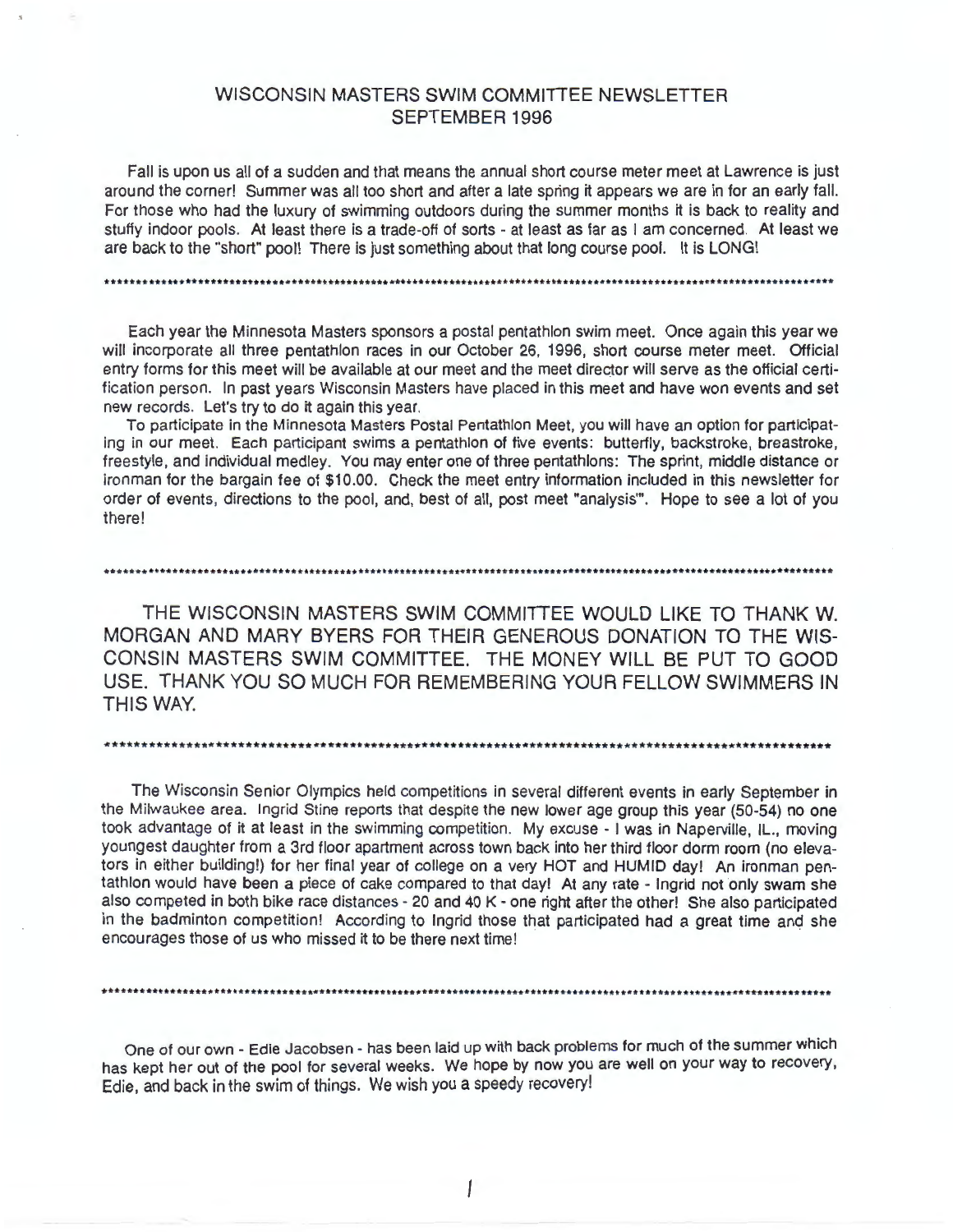The Great Lakes Zone Short Course Meters Championships will be held on Saturday, November 2, and Sunday, November 3, 1996, at the Indiana University Natatorium located on the IUPUI Campus in Indianapolis. The meet director is James Barber, 7540 Chestnut Hills Dr., Indianapolis, IN., 46378. Phone 317-298-8885, Fax 317-298-8288, E-Mail: jbarber221@aol.com. The entry deadline is October 15, 1996. Entries postmarked and received after that date may be considered DECK ENTRIES and will be treated as such. If you are interested in more detailed information concerning this meet contact **Mr.**  Barber at the address listed above .

.........•......................................................................•................•••.•..........•••••..

Several Wisconsin Masters Swimmers participated in the USMS National Long Course Swimming Championships in Ann Arbor, Ml., in August. Morgan Byers has forwarded the results of those who participated and they are as follows. \* indicates new state record.

•••••••••••••••••••••••••••••••••••••••••••••••••••••••••••••••••••••••••••••••••••••••••••••••••••••••••••••••••••••••

Laurie Alioto - 38 6th 800 free (11 :31.28)\*, 7th 100 fly (1 :20.18), 5TH 100 back (1 :20.24)

Alan Becker- 53 9th 200 fly (3:29.15), 12th 50 fly (34.17), 14th 100 fly (1 :28.46)

Morgan Byers - 68 5th 400 free (6:31.13)\*, 5th 1500 free (25:22.99)\*, 8th 200 back (3:42.11)\*, 9th 200 free (3:03.60)\*, 10th 200 IM (3:37.01)\*

Candy Christenson - 49 4th 50 breast (43.65)\*, 7th 200 free (3:12.58)\*, 13th 50 free (37.08)\* Richard Hubbard - 43 16th 100 breast (1 :27.95), 18th 200 back (3:55.14), 34th 50 free (35.66) Stephen Justinger - 43 12th 1500 free (22:15.87)\*, 20th 200 free (2:42.57)

Ramon Klitzke - 68 10th 200 breast (6:06.72), 11th 800 free (20:14.93), 12th 200 back (4:46.79)

Doris Klitzke - 61 1st 50 back (45.92)\*, 1st 100 free (1 :24.54)\*, 1st 50 fly (42.84)\*, 1st 50 free (36.81)\*, 2nd 100 back (1:40.29)\*

Peter Lee - 53 5th 1500 free (23:52.63), 7th 400 IM (7:00.64), 7th 200 IM (3 :05.32)\*, 16th 100 free (1:12.31), 18th 200 free (2:41.69)\*

Melinda Mann - 40 1st 50 breast (38.09)\*, 1st 50 fly (31.87)\*, 1st 100 breast (1:24.04)\*, 2nd 200 breast (3:06.75)\*, 3rd 100 fly (1:13.80)\*

Robert Meyer - 40 17th 100 free (1 :03.54)\*, 17th 50 free (28.08)

Perry Rockwell - 71 1st 100 fly (1:52.92), 2nd 200 IM (3:53.03)\*, 2nd 50 fly (38.18)\*, 4th 100 free (1 :23.52)\*, 4th 50 free (35.36)

Lynn Surles - 79 2nd 50 free (37.11)\*, 4th 200 free (3:36.37), 4th 100 free (1:30.66), 4th 400 free (7:53.74)

Peter Toumanoff - 46 11th 200 free (2:27.75), 12th 50 free (28.63), 11th 100 free (1 :05.59), 14th 200 IM (2:51.75), 14th 400 free (5:23.67)

Doris Klitzke, Melinda Mann, and Perry Rockwell earned All-American status by virtue of their first place finishes! Congratulations Doris, Melinda, and Perry!

.......................................................................................................................

THE ANNUAL MEETING OF THE WISCONSIN MASTERS SWIM COMMITTEE WILL BE HELD ON SATURDAY OCTOBER 12, 1996, AT INGRID AND JOHN'S "ABODE" - 11917 W. RAINBOW AVE, WEST ALLIS, WI. (414-453-7336). ANY WISCONSIN REGISTERED SWIMMER IS INVITED AND ENCOURAGED TO ATTEND. OFFICERS FOR THE NEXT YEAR WILL BE ELECTED, SWIM MEET DATES FINALIZED, AND CONVENTION NEWS DISCUSSED. SUPPORT YQUR LOCAL **SWIM**  ASSOCIATION AND ATTEND THIS MEETING!

......................................................................................................................•

Did you know that back injuries are 25 percent more likely to occur on Mondays than any other day of the week? That heart attacks are 33 percent more likely to occur on Mondays? This was determined through a study conducted by Princeton University. Makes one want to call in sick on Mondays!

.......•..•.•.••......•...•••....................•••..............•......•.....•.•.•....•••....•...••.•••••••••••••••••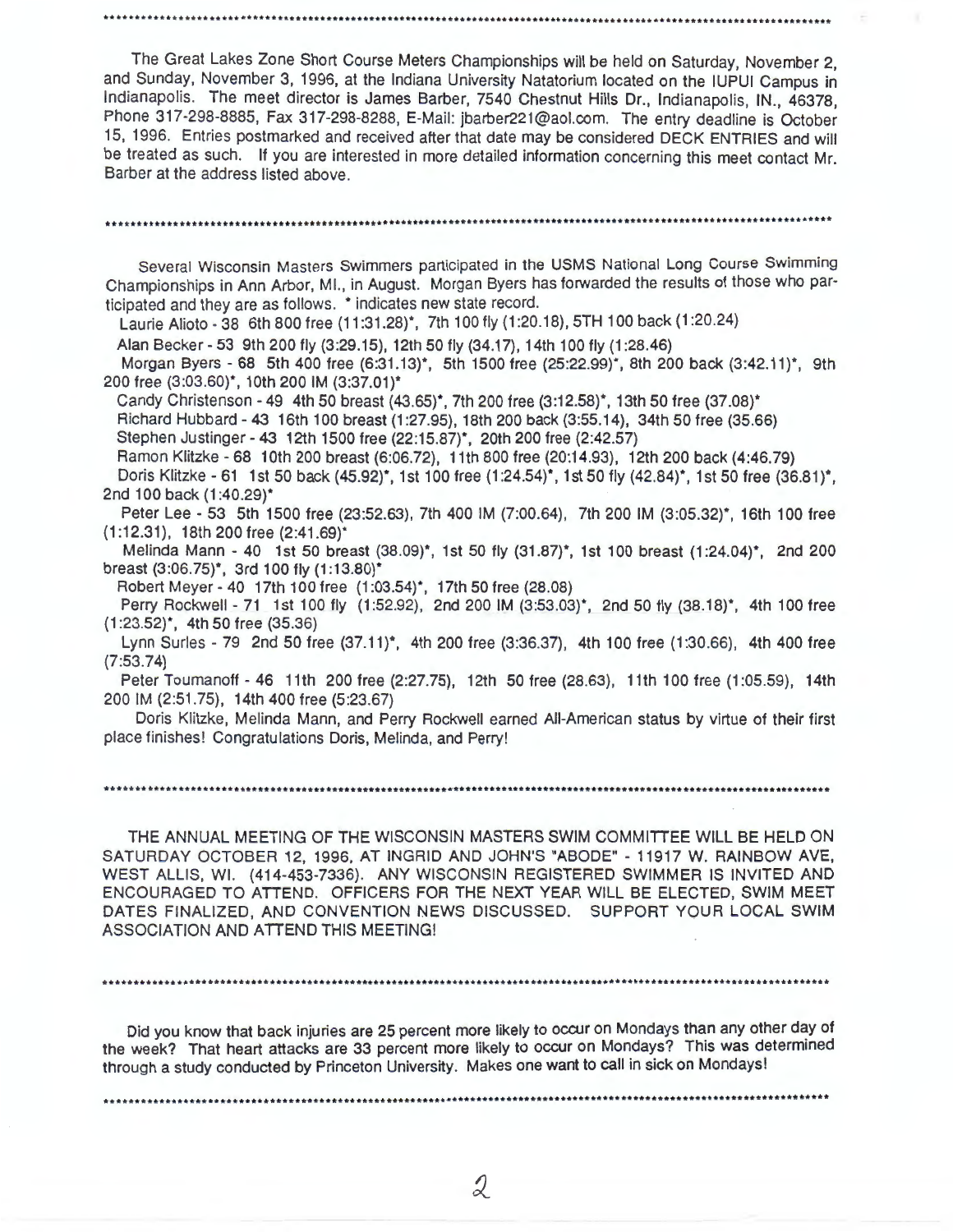...............................................................................................•.......................

# WMAC SHORT COURSE METRIC SWIM MEET LAWRENCE UNIVERSITY - OCTOBER 26, 1996

SPONSOR: WISCONSIN MASTERS AQUATIC CLUB

SANCTION: USMS, INC. and LMSC for Wisconsin Sanction No. 206-008

LOCATION: Lawrence University, Buchanan-Kiewit Aquatic Center, near corner of East College Ave. and Lawe St., Appleton, WI.

FACILITIES: 25 meter, 8 lane pool, non-turbulent lane lines, movable bulkhead, starting blocks and backstroke flags.

TIME: Warm up: 12:00 PM to 12:25 PM. Meet starts at 12:30 PM and willend by 6:00 PM.

RULES: Official U.S. Masters rules will apply. All events are timed finals. Heats are pre-seeded slowest to fastest. Swimmers not submitting seed times will swim in slowest heats.

AGE GROUPS: 5 year age groups. Cumulative age for relay teams. Age groups & sexes are combined to expedite meet.

TIMING: Automatic timing system backed up with watches.

WARM UP PROCEDURE: Lane 1 will be a start and sprint lane with swimming in one direction only and exiting from the side or end. Lanes 2-8 will be for circle swimming only. NO DIVING in lanes 2-8. It is prohibited for any swimmer to dive or jump into a warm-up pool in any location other than the disignated sprint lanes. At the discretion of the meet director an offender may be disallowed from competition for the remainder of the day and be disqualified from events he or she has already swum that day.

ELIGIBILITY: Open to all Masters Swimmers 19 years or older. Each entrant must be a registered Masters Swimmer and have a current card available at the meet.

ENTRY FEES: \$2.50/inividual event. \$3.00 for relays. Bargain rate: \$10.00 to register for Minnesota Masters Postal Pentathlon. Fee for deck entries is \$4/event. Checks payable to Wisconsin Masters Aquatic Club.

ENTRY LIMIT: Five individual events plus relays.

ENTRY DEADLINE: Entries must be received by the meet director no later than 10/18/96.

ENTRY FORM: The official entry form must be used. One person per form. Waiver must be signed.

AWARDS: Ribbons for 1st, 2nd, and 3rd places.

MEET DIRECTOR: Robert Swain, 2100 N. Eugene St., Appleton, WI., 54914 (414)731-1913.

POST MEET: Plan on burgers, pizza, Tex-Mex and refreshments or what have you at Good Company on the west end of College Ave at the railroad crossing (northeast corner) when the meet is over. It's on the way out of town and the food is great.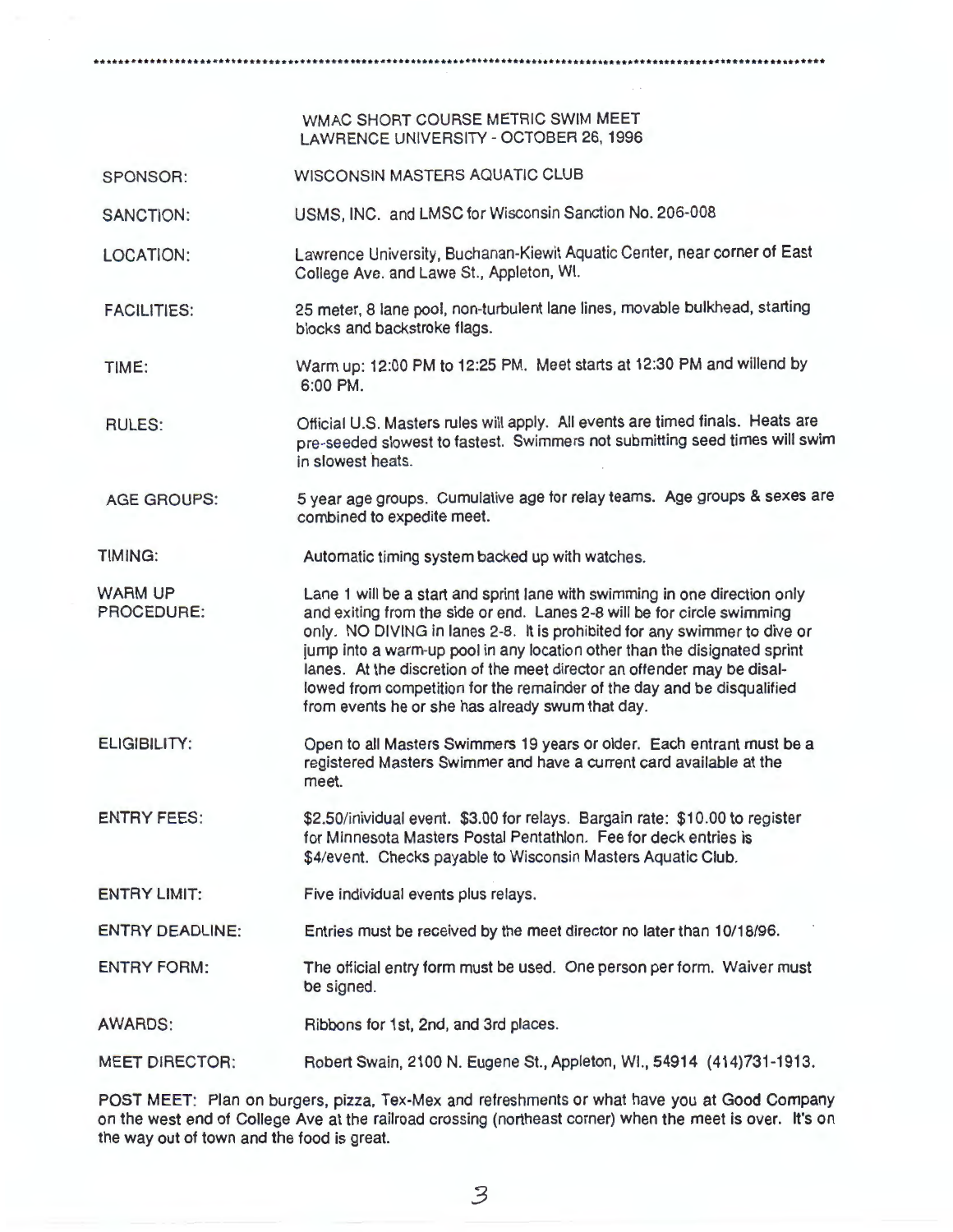### ORDER OF EVENTS:

- 1. 50 m butterfly
- 2. 400 m IM
- 3. 100 m freestyle
- 4 . 200 m backstroke
- 5. 100 m breaststroke
- 6. 200 m freestyle
- 7. 50 m backstroke
- 8. 200 m fly
- 9. 200 m mixed medley relay
- 10. 50 m breaststroke
- 11. 200 m IM
- 12. 50 m freestyle
- 13. 100 m backstroke
- 14. 200 m breaststroke
- 15. 100 m butterfly
- 16. 100 m IM
- 17. 200 m mixed free relay
- 18. 400 m freestyle
- 19. 1500 m freestyle (Limited to first 16 entries. Splits for 400 and 800 can be submitted for Top Ten & first 200 split can be used for Ironman Pentathlon entry.)

DIRECTIONS TO POOL: The pool at Lawrence University is on the main campus on East College Ave which is Hwy 125 through the city. If coming from the north or south on Hwy 41, take the Hwy 125 offramp (West College Ave) and go east all the way through the downtown business district to the campus on East College Ave. When you arrive at the Chapel, Main Hall is across the street. Both are easy to spot! The pool is just beyond, to the left, and behind Main Hall. Parking in and around campus is not plentiful. If you're on College Ave, go past the Chapel to the next stop/go light and turn left. Go one block, turn left again, go another block to Union St. and turn left again. There's a visitor's parking lot next to the Chapel and a fair amount of on-street parking in this general area. The rec center and pool are straight south of Union St on the south side of College Ave.

# 

The following article - What is a Bummer? - originally appeared in the July/August 1978 edition of Shark Snooze.

A bummer is ... when you come all psyched up for your swim and the pool schedule is changed.

A bummer is ... checking the heat sheets at a swim meet and finding your toughest competition entered the same events as you.

A bummer is ... dieting strenuously for 2 weeks and gaining three pounds.

A bummer is ... standing on the starting block by yourself because you missed the start; they were using a peeping sound instead of a gun.

A bummer is ... telling your boss you are sick and then you get sick.

A bummer is ... swimming at a Military Academy and finding out too late that the shower rooms are co-ed. A bummer is ... discovering under urgent conditions that Canadian coins will not work in pay toilets.

A bummer is .. . when you swim 1500 meters and save all your "umpa" for the last 2 laps, but you have already finished because somebody forgot to flip your card.

A bummer is ... taking your new car to a swim meet and winning first place - then discovering you left the lights on in the car.

A bummer is ... taking a good hot shower after a swim meet and finding out you forgot to bring your underwear.

# 

Looking way ahead to June - and WARM weather once again. The Pan Pacific Masters Swimming Championships will be held in Maui June 24-29, 1997. The Championsips include pool swimming as well as open water swimming and the color brochure makes this look like one fantastic place to go for a swim meet! Watch your SWIM magazine for more details as the time gets closer.

•••••••••••••••••••••••••••••••••••••••••••••••••••••••••••••••••••••••••••••••••••••••••••••••••••••••••••••••••••••••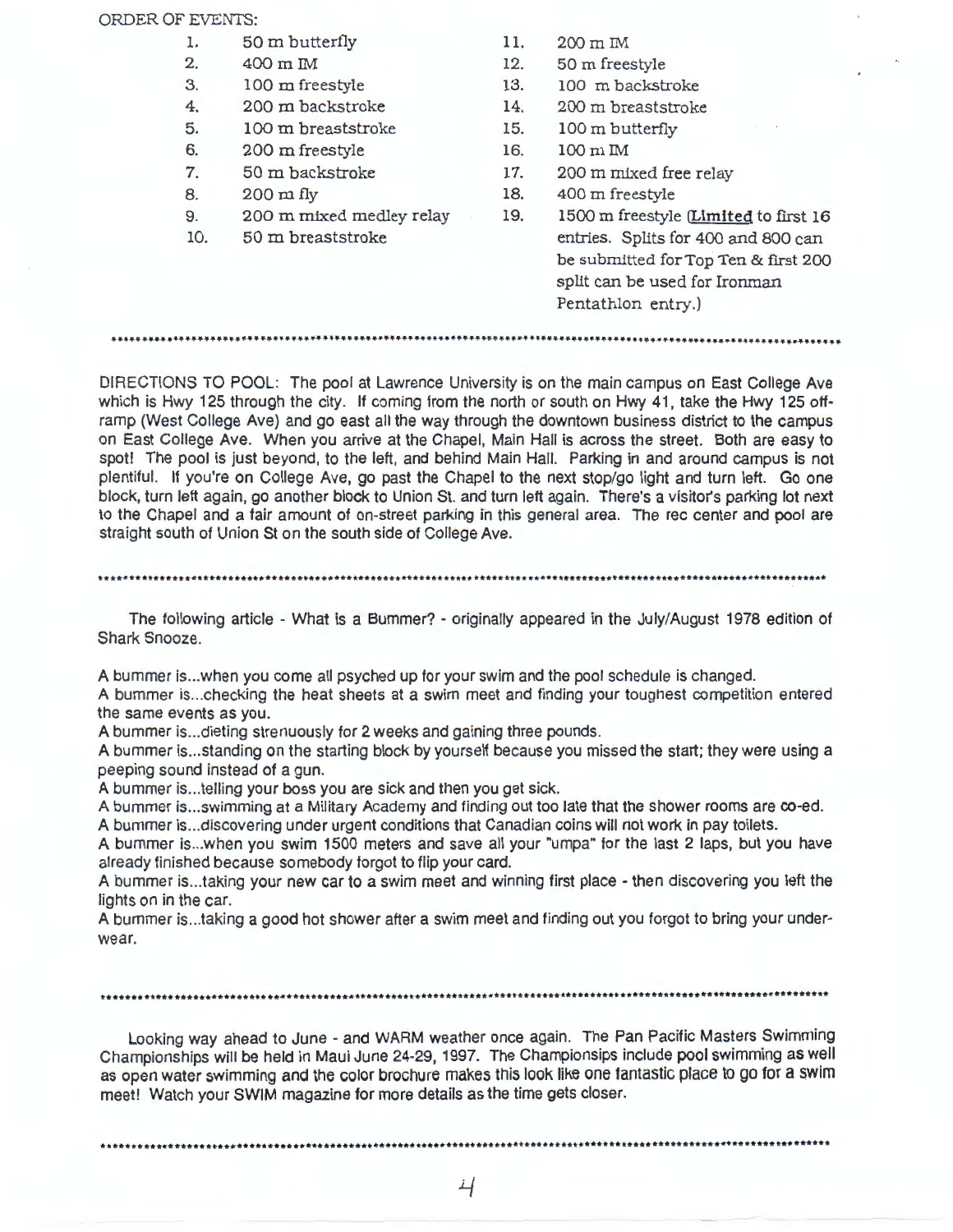## ENTRY FORM SHORT COURSE METRIC MEET LAWRENCE UNIVERSITY OCTOBER 26, 1996

| NAME BIRTH DATE BIRTH DATE  AGE  SEX                                                                                                                                                                                           |                         |  |
|--------------------------------------------------------------------------------------------------------------------------------------------------------------------------------------------------------------------------------|-------------------------|--|
|                                                                                                                                                                                                                                |                         |  |
| CITY STATE ZIP                                                                                                                                                                                                                 |                         |  |
| PHONE USMS NO. USMS TEAM                                                                                                                                                                                                       |                         |  |
|                                                                                                                                                                                                                                |                         |  |
|                                                                                                                                                                                                                                |                         |  |
| Event # Seed Time Seed Time Seed Time Seed Time Seed Time Seed Time Seed Time Seed Time Seed Time Seed Time Seed Time Seed Time Seed Time Seed Time Seed Time Seed Time Seed Time Seed Time Seed Time Seed Time Seed Time Seed |                         |  |
|                                                                                                                                                                                                                                |                         |  |
|                                                                                                                                                                                                                                |                         |  |
|                                                                                                                                                                                                                                |                         |  |
|                                                                                                                                                                                                                                | PENTATHLON ENTRY FORM   |  |
|                                                                                                                                                                                                                                | <b>OCTOBER 26, 1996</b> |  |
|                                                                                                                                                                                                                                |                         |  |
| NAME BIRTH DATE AGE SEX                                                                                                                                                                                                        |                         |  |
|                                                                                                                                                                                                                                |                         |  |
| CITY ZIP ZIP                                                                                                                                                                                                                   |                         |  |
| PHONE USMS NO. USMS TEAM                                                                                                                                                                                                       |                         |  |
|                                                                                                                                                                                                                                |                         |  |
| SPRINT PENTATHLON: 50 meters each stroke and 100 IM                                                                                                                                                                            |                         |  |
| Event #1: 50 fly : Event #7: 50 back : Event # 10: 50 Breast ;                                                                                                                                                                 |                         |  |
| Event #12: 50 free ______; Event #16: 100 IM                                                                                                                                                                                   |                         |  |
| MIDDLE DISTANCE PENTATHLON: 100 meters each stroke and the 200 IM                                                                                                                                                              |                         |  |
| Event #3: 100 Free ______; Event #5: 100 breast _____; Event #11: 200 IM _____;                                                                                                                                                |                         |  |
| Event #13: 100 back_______; Event #15: 100 fly________                                                                                                                                                                         |                         |  |
| IRONMAN PENTATHLON: 200 meters each stroke and the 400 IM                                                                                                                                                                      |                         |  |
| Event #2: 400 IM ; Event #4: 200 back ; Event #6: 200 free ;                                                                                                                                                                   |                         |  |
| Event #8: 200 fly_______; Event #14: 200 breast________                                                                                                                                                                        |                         |  |
|                                                                                                                                                                                                                                |                         |  |

# WAIVER

I, the undersigned participant, intending to be legally bound, hereby certify that I am physically fit and have not been otherwise informed by a physician. I acknowledge that I am aware of all the risks inherent in Masters Swimming (training and competition) including possible permanent disability or death, and agree to assume all of those risks. **AS A CONDITION OF MY PARTICIPATION IN THE MASTERS SWIMMING PROGRAM OR ANY ACTIVITIES INCIDENT THERETO,** I **HEREBY WAIVE ANY AND ALL RIGHTS** TO **CLAIMS FOR DAMAGES, INCLUDING ALL CLAIMS FOR LOSS OR DAMAGES CAUSED BY NEGLIGENCE, ACTIVE OR PASSIVE, OF THE FOLLOWING:**  UNITED STATES MASTERS SWIMMING, INC, THE LOCAL MASTERS SWIMMING **COMMITTEES, THE CLUBS, HOST FACILITIES, MEET SPONSORS, MEET COMM-**ITTEES, OR ANY INDIVIDUALS OFFICIATING AT THE MEETS OR SUPERVISING SUCH

ACTIVITIES. In addition, I agree to abide by and be governed by the rules of USMS. Signed \_\_\_\_\_\_\_\_\_\_\_\_\_\_\_\_\_\_\_ .Date \_\_\_\_\_\_\_\_\_\_ \_

 $\overline{5}$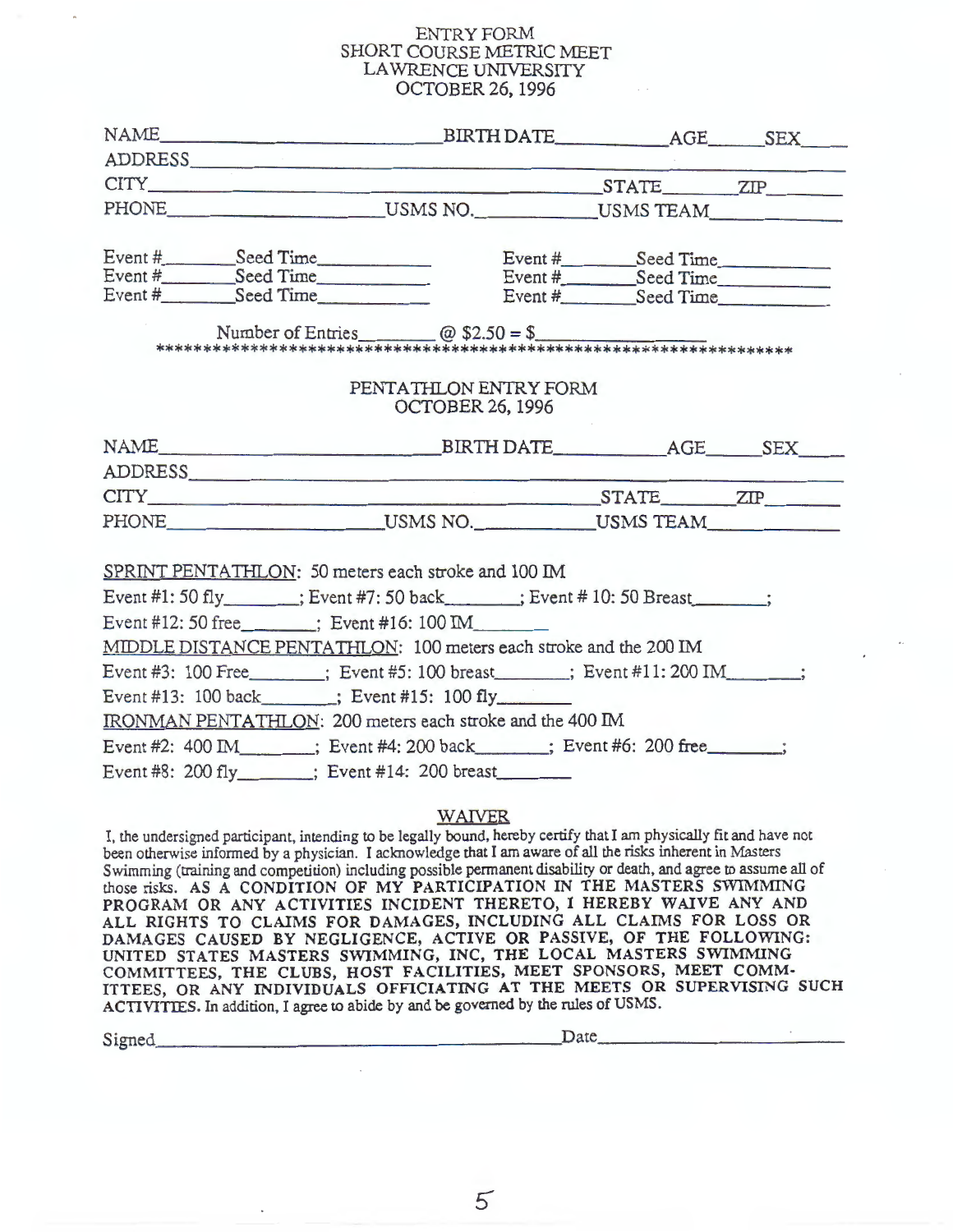I mentioned in the July 1996 newsletter that I had come across a program for the 1942 Women's National AAU Swimming & Diving Championships which were held in the former Neenah, WI., municipal pool. The following are excerpts from the pool description which appeared in the program.

"Neenah's municipal swimming pool, ranked by a national authority as one of the 1 O best pools in the United States, is the scene for the 1942 National AAU women's swiming an diving championships.

The beautiful pool and recreation building, which cost approximately \$200,000, was opened to the public in 1940. The pool was built according to Olympic style so that national AAU meets could be conducted here. The pool proper, 50 meters long and 50 feet wide, has a separate diving section 50 by 25 feet. The diving section is 12 feet deep and consists of two 1 meter spring boards and a 3 meter diving board. The pool depth ranges from 3 1/2 feet at one end to 5 1/2 feet in the center and to 3 1/2 feet at the opposite end. The pool contains 360,000 gallons of water, and with filters capable of operating at a capacity of 800 gallons a minute, the water in the pool can be recirculated three times in 24 hours. Regular analysis of the water in the pool show that it is as pure as drinking water.

The pool has a capacity of from 800 to 1,000 swimmers and divers at one time . The 27 underwater lights and the 12 flood lights around the pool make visibility at night even better than in daytime. The pool is cleaned daily ... using a large underwater vacuum cleaner."

This pool no longer exists. It was demolished this past summer and is being replaced by the new age pool - zero depth, water slides, and, unfortunately, no 50 meter swimming course. -Nancy Kranpitz

.........................................................................................•.............................

# WHAT IS A WORKOUT? From Shark Snooze

A workout is 25% perspiration and 75% determination. Stated another way, it is one part pysical exertion and three parts self discipline. Doing it is easy once you get started. A workout makes you better today than you were yesterday. It strengthens the body, relaxes the mind, and toughens the spirit. When you work out regularly, your problems diminish and your confidence grows. A workout is a personal triumph over laziness and procrastination. It is the mark of an organized, goal-oriented person who has taken charge of his or her destiny. A workout is a wise use of time and an investment in excellence. It is a way for preparing for life's challenges and proving to yoursett that you have what it takes to do what is necessary. Hidden within each of us is an extraordinary force. Physical and mental fitness are the triggers that can release it. When you finish a good workout, you don't simply feel better. You feel better about yourself.

From President's Council on Physical Fitness

The Wisconsin Masters Swim Committee regrets to inform you that the 1996 short course yards Top Ten times for meets swum in Wisconsin were not sent in to the National Top Ten Recorder as they should have been. Therefore, any times established in SCY meets in the state of Wisconsin are ineligible for National Top Ten recognition. If you swam in SCY meets in other states - or in national competition - you will find that those times will appear in the national rankings. Wisconsin Masters regrets that this happened. We feel badly for 2 relays which would have attained number 1 rankings - and therefore All American status. Steps have been taken to assure this will not happen again.

...................................•.......•...•..••••••••......••••••••••.•.•.••..••.•.•......••••••.•••.•••.•••••••••

..............................................................................•..........•••..................•...••...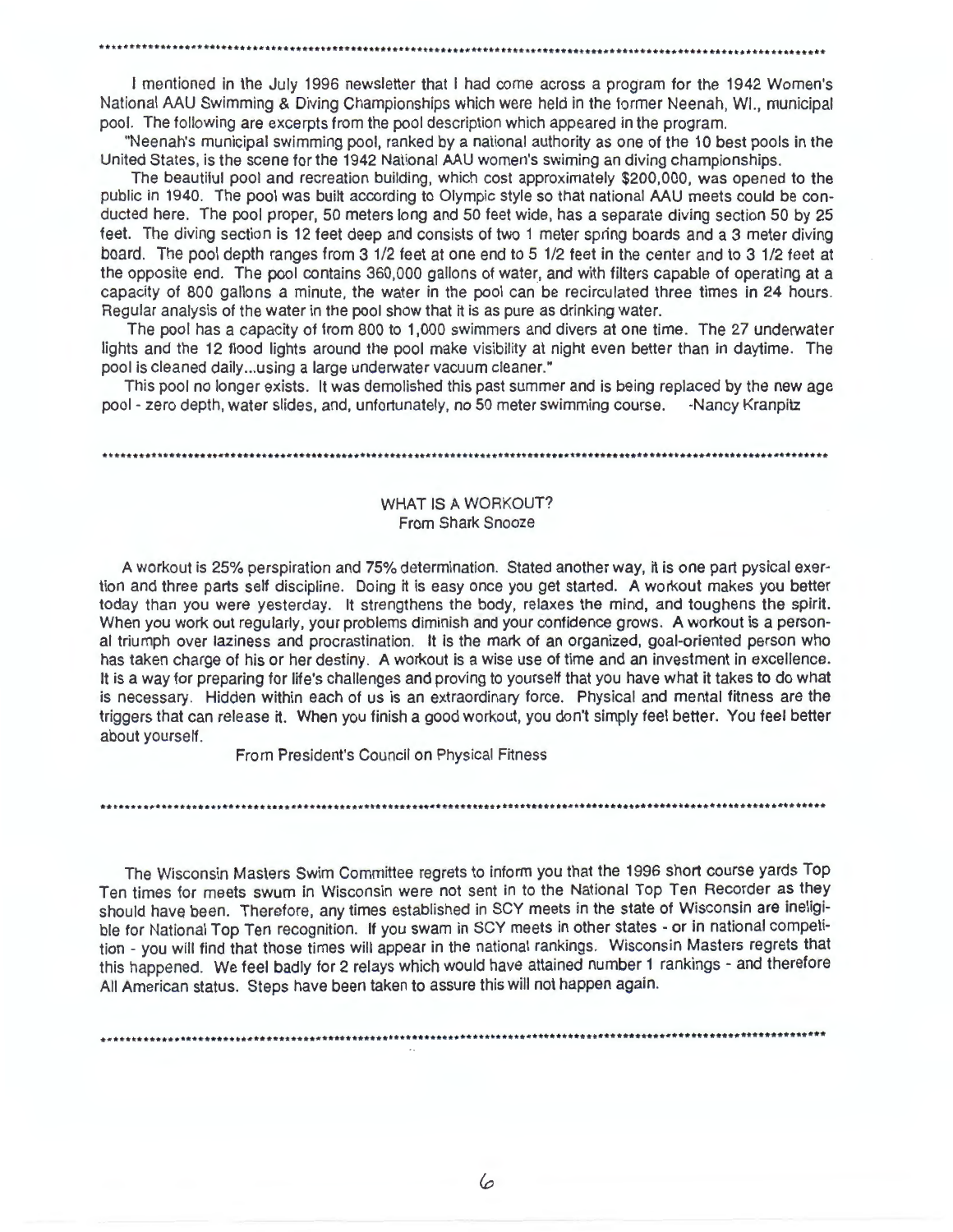# 1996 USMS Long Distance 3000 yd Postal Championship September 1 - November 30, 1996 Sponsored by Davis Aquatic Masters Sanctioned by Pacific Masters Swimming Inc. for USMS Inc. SANCTION #:38-96-26

## EVENT

The Individual 3000 yard (25 yds. x 120 lengths) swim is a USMS National Championship. The 3 person team is also a championship event.

# ELIGIBILITY

Open to all currently registered Masters swimmers 19 years of age and older as of the day they swim the event. Each swimmer must include a copy of their USMS (or foreign national) registration card or their entry will be rejected. Swimmers who change age groups during the event may enter twice but must swim the event twice, complete two entry forms and send in two entry fees (see Ages topic below). Any swimmer may swim the event as often as desired but may submit only one individual entry per age group.

### **AFFILIATION**

A swimmer's club affiliation as indicated on the USMS (or foreign national) registration card will apply.

# ENTRY FEES

\$10.00 in US funds for each individual entry and \$12 for each team entry. Checks or money orders only. Do not send cash. Make checks payable to: Davis Aquatic Masters.

# **TEAM ENTRIES**

A team shall consist of three swimmers from the same registered club (foreign teams must send proof of club registration). The cumulative time of all three swimmers will be the team time. To enter a team send the completed entry forms of the three swimmers together in the same envelope along with the individual entry fees for all three swimmers (\$10.00 each) and an additional \$12.00 for the team entry fee. Alternatively, if the individual entries are sent separately, photocopies of the completed entry forms of all three swimmers may be sent in one envelope with the \$12.00 team entry fee. In any case, all three swimmers on the team must submit and pay for individual entries. Team sexes are Men, Women and Mixed. A mixed team must have at least one man and at least one woman. A competitor may enter his swim as part of as many different teams as desired.

### **COUNTER/RECORDER**

For each swimmer there shall be a counter who shall record cumulative split times for every 50 yards and the final time at 3000 yards.

### **DATES** & **DEADLINES**

The swim(s) must be completed between September 1 and November 30, 1996. Entries must be postmarked by a U.S. Postal Service office in the 50 states (no private or corporate meter postmarks) by December 6, 1996 or received no later than December 13th 1996 to be considered on-time. Fax entries will not be accepted.

#### **COURSE**

3000 yards (120 lengths) in any 25 yard pool.

### **AGES AND AGE GROUPS**

For individual events 19-24, 25-29, 30-34, ... 95-99, 100+. Team age groups are based on the age of the youngest swimmer, 19+, 25+, 35+, ... 75+, 85+. The swimmer's age on the day he/she swims the individual event is used to determine the age group for both the individual and team events.

#### **RULES**

1996 USMS rules will govern the conduct of the competition. No drafting. A Starter/Referee/Official must be present. Swimmer, recorder and official must sign the Official Entry Form. A copy of the individual's USMS (or foreign national) registration card must accompany the entry.

#### **AWARDS**

USMS Long Distance National Championship medals will be awarded to the top three individual and top three team finishers in each age group and sex. Championship patches will be awarded to each first place finisher.

#### **T-SHIRTS**

Commemorative t-shirts may be ordered. Davis Aquatic Masters reserves the right to return t-shirt orders and money if there are insufficient numbers. It is suggested you purchase a t-shirt for your lap/split counter.

#### **RESULTS**

**A** complete set of results will be mailed to each entrant by January 1, 1997. To find out how you did sooner, check out the results on the Davis Aquatic Masters home page at: http://www.hooked.net/users/swirn/clubs/darn/DAM.html

#### QUESTIONS?

Michael Collins, (916) 758-7212 Tel & Fax email: SWIM MC@aol.com

# 1996 USMS 3000 yd Postal Championship — Official Team Event Entry Form

This form is used only for entering a team of 3 swimmers from the same registered club - one Team Entry Form per team. Attach all 3 original individual entry forms (or photocopies) to this form and include the \$12 Team entry fee, All members of the a team must be entered in the individual event. All entries must be US postmarked i the 50 states no later than Dec. 6, 1996 or received by Dec. 13, 1996 Foreign teams must send proof of club registration.

| Team Name:                  |      |
|-----------------------------|------|
| Swimmer's Names             | Time |
|                             |      |
| <b>Cumulative Team Time</b> |      |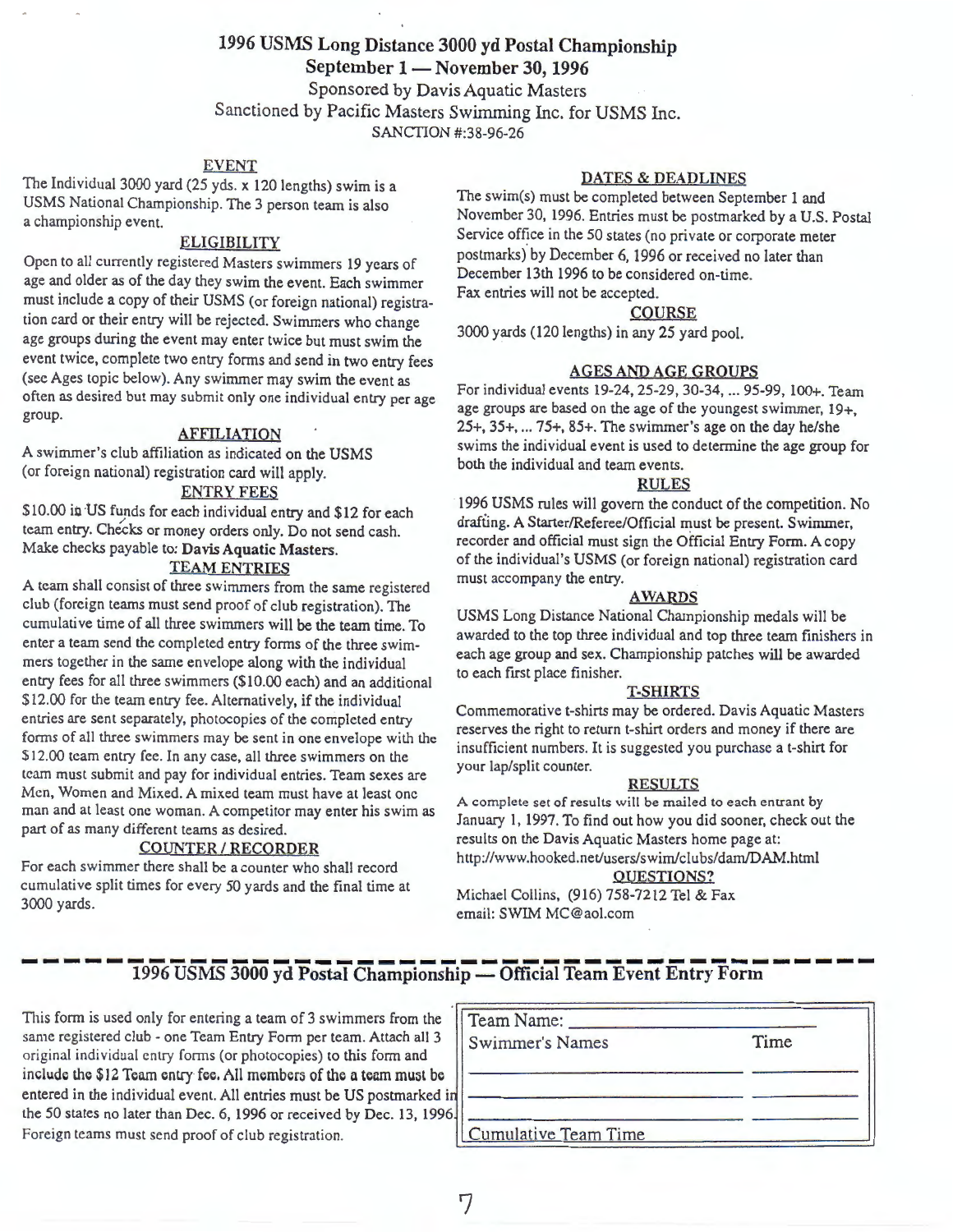# 1995 USMS Long Distance 3000 Yard Postal Championship - Individual Entry Form

Swum anytime from September 1 thru November 30, 1996

|                      |                                                |      | City State Zip |
|----------------------|------------------------------------------------|------|----------------|
|                      |                                                |      |                |
| Official's Signature | $Date$ <sub><math>\qquad</math></sub> $\qquad$ | Club |                |

Release from liability:

I, the undersigned participant, intending to be legally bound, hereby certify that I am physically fit and have not been otherwise informed by a physician. I acknowledge that I am aware of all of the risks inherent in Masters Swimming (training and competition), including possible permanent disability or death, and agree to assume all of those risks. AS A CONDITION OF MY PARTICIPATION IN THE MASTERS SWIMMING PROGRAM OR ANY ACTIVITIES INCIDENT THERETO, I HEREBY WAIVE ANY AND ALL · RIGHTS TO CLAIMS FOR LOSS OR DAMAGES INCLUDING ALL CLAIMS FOR LOSS OR DAMAGES CAUSED BY THE NEGLIGENCE, ACTIVE OR PASSIVE, OF THE FOLLOWING: UNITED STATES MASTERS SWIMMING, INC., THE LOCAL MASTERS SWIMMING COMMITTEES, THE CLUBS, HOST FACILITIES, MEET SPONSORS, MEET COMMITTEES OR ANY INDIVIDUALS OFFICIATING AT THE MEETS OR SUPERVISING SUCH ACTIVITIES. In addition I agree to abide by and be governed by the rules of USMS. Competitor's Signature \_\_\_\_\_\_\_\_\_\_\_\_\_\_\_\_\_\_ Date \_\_\_\_\_ \_

|      | cum | tap |      | cum | Lap |      | cum | lap |
|------|-----|-----|------|-----|-----|------|-----|-----|
| 50   |     |     | 1050 |     |     | 2050 |     |     |
| 100  |     |     | 1100 |     |     | 2100 |     |     |
| 150  |     |     | 1150 |     |     | 2150 |     |     |
| 200  |     |     | 1200 |     |     | 2200 |     |     |
| 250  |     |     | 1250 |     |     | 2250 |     |     |
| 300  |     |     | 1300 |     |     | 2300 |     |     |
| 350  |     |     | 1350 |     |     | 2350 |     |     |
| 400  |     |     | 1400 |     |     | 2400 |     |     |
| 450  |     |     | 1450 |     |     | 2450 |     |     |
| 500  |     |     | 1500 |     |     | 2500 |     |     |
| 550  |     |     | 1550 |     |     | 2550 |     |     |
| 600  |     |     | 1600 |     |     | 2600 |     |     |
| 650  |     |     | 1650 |     |     | 2650 |     |     |
| 700  |     |     | 1700 |     |     | 2700 |     |     |
| 750  |     |     | 1750 |     |     | 2750 |     |     |
| 800  |     |     | 1800 |     |     | 2800 |     |     |
| 850  |     |     | 1850 |     |     | 2850 |     |     |
| 900  |     |     | 1900 |     |     | 2900 |     |     |
| 950  |     |     | 1950 |     |     | 2950 |     |     |
| 1000 |     |     | 2000 |     |     | 3000 |     |     |

USMS rules require a time to be recorded every 50 yards. You must record the cumulative (cum) time for each 50 yards and may record the lap split (lap) time as well. Record cum times to the nearest tenth of a second and record the final cumulative time at 3000 yards to the nearest 100th of a second.

A complete individual entry includes:

l. Completed entry form with all cum splits and all three signatures.

2. Check or money order (US funds) for\$ 10.00 entry fee plus \$12.00 per shirt ordered. Made out to Davis Aquatic Masters.

3. Copy of 1996 USMS ( or other national) Registration Card. Only complete entries will be accepted.<br>
FE CALCULATION MAIL ENTRIES TO:

| <b>CIRCLE SIZES</b>           |  |
|-------------------------------|--|
| 1st T-shirt Size S M L XL XXL |  |
| 2nd T-shirt Size S M L XL XXL |  |

ENTRY FEE CALCULATION Individual entry fee \$10.00 T-shirts  $x \text{ } $12 \text{ each}$ 

 $Total =$ 

Michael Collins - 3,000 Postal P.O. Box 1366 Davis, CA 95617

Entries must be US postmarked in the 50 states by Dec. 6, 1996 or received by Dec. 13, 1996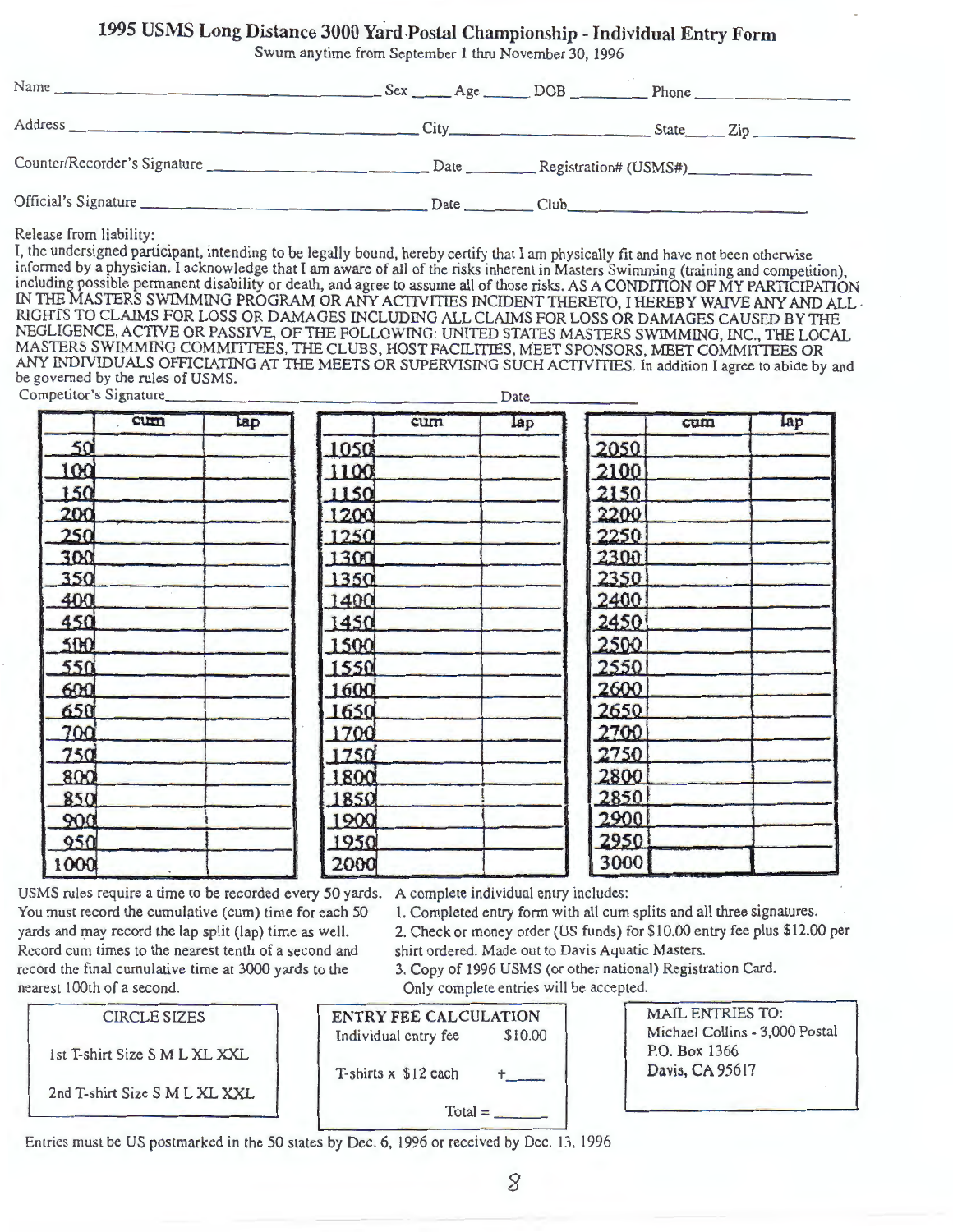What a surprise to pick up the Sunday Press Gazette recently and see Steve Hannah's article devoted to Gerry Donovan. Gerry is 82 and both he an his wife, Louise, are well known in the Masters swim circle. What I didn't know is that Gerry is a devoted triathlete. This past summer Gerry participated in four triathlons - in Ohio, Indiana, Wausau, and Devli's Lake. He was 72 before he ever competed in a triathlon an he did so because as a recent widower he needed to find somthing to do to keep him from going crazy. He felt that since he had run track in college, had always loved swimming, and rode a bike for years delivering newspapers that it couldn't be all that hard to compete in a traithlon!

Gerry often brings home the first place award for his age group - although he says he'll probably have to admit he is usually the only one in his age group. His advice to anybody preparing for athletic competition: 1. Do some strenuous exercise every day; 2. Have some whipped cream everyday at lunch time. He admits to usually having his on some cake or pie.

Gerry's goal is to be the oldest living, sweating, grunting triathlete on the face of the earth! During the summer months he can be found swimming in Green Bay (the REAL Bay, that is - not at a pool in the city that also has that name), running through the Door County hills, and cycling endless miles through Potawatomi State Park.

At 82 Gerry has only run into one hitch with his training program. He recently read an article which stated that an adult athlete in his/her 30s should train 3 days a week, 4 days a week in your 40s, 5 days in your 50s, 6 days in your 60s, and 7 days in your 70s. Since he is already in his 80s - and hoping to be doing this in his 90s - he's run out of days in the week! But it sounds as though this certainly won't slow Gerry Donovan down.

•.....•••....••••....••.•..••..•......•....•••.....•.•.••.....•••••....•••••..•.•.....••.....••••••............•.•.....

Have you ever experienced the ultimate frustration of being all psyched up for a good workout only to have your goggle strap break as you put your goggles on and find out you have no back up goggles or straps in your swim bag? Put an end to this problem by saving your old bicycle tubes (or getting them from your cycling friends), cutting out the valve portion, and cutting the tube lengthwise so that you can roll it up and secure it with a rubber band. When you need to replace a goggle strap you just unroll enough material and cut it to shape. Bike tube material is much more resistant to sun and heat (two items Wisconsinites usually don't have to worry too much about) than the straps the usually come with goggles.

I found this "hint" in the Florida newsletter - contributed by Marv Norin. He claims he's never had one of his "replacement" straps break.

### YOU NEED A LOT MORE WATER THAN YOU THINK SHARK SNOOZE

Even if you don't exercise, your body loses 64 to 80 ounces of water a day. That's equal to 8 to 10 8 ounce glasses of water daily. The water is lost through perspiration, urination and release of water vapor when you exhale. Your blood is 85 percent water, your muscles are 70 percent and your brain is 75 percent. Your could go for a month without food, but most people can't survive more than three or four days without water.

If you don't drink water you can still get plenty of it from your food. Many fruits and vegetables are at least 80 percent water, meat is half water, and bread, 30 percent, reports American Health.

Water must be replaced by drinking fluids, water being the natural choice. The more you exercise the more you need, not only to regulate your body temperature and carry nutrients and oxygen to your cells, but also to cushion joints and protect organs and tissues. How much water should you drink? That all depends on how much you weigh and how active you are.

•....•••..............•....•.••.••••••........••....•.•.•..•....................•................••••••...•••.....•••••

I have received information concerning the 1996 USMS Long Distance 3000 yard postal championships. The individual entry form is enclosed with the newsletter an although the headline says 1995 I am assuming it is really for 1996 as the directions state it may be swum anytime from September 1 through November 30, 1996.

.....................••.............••.•..............•......•..•..•........................•......•••.•••••.••••••••••

9

*t*